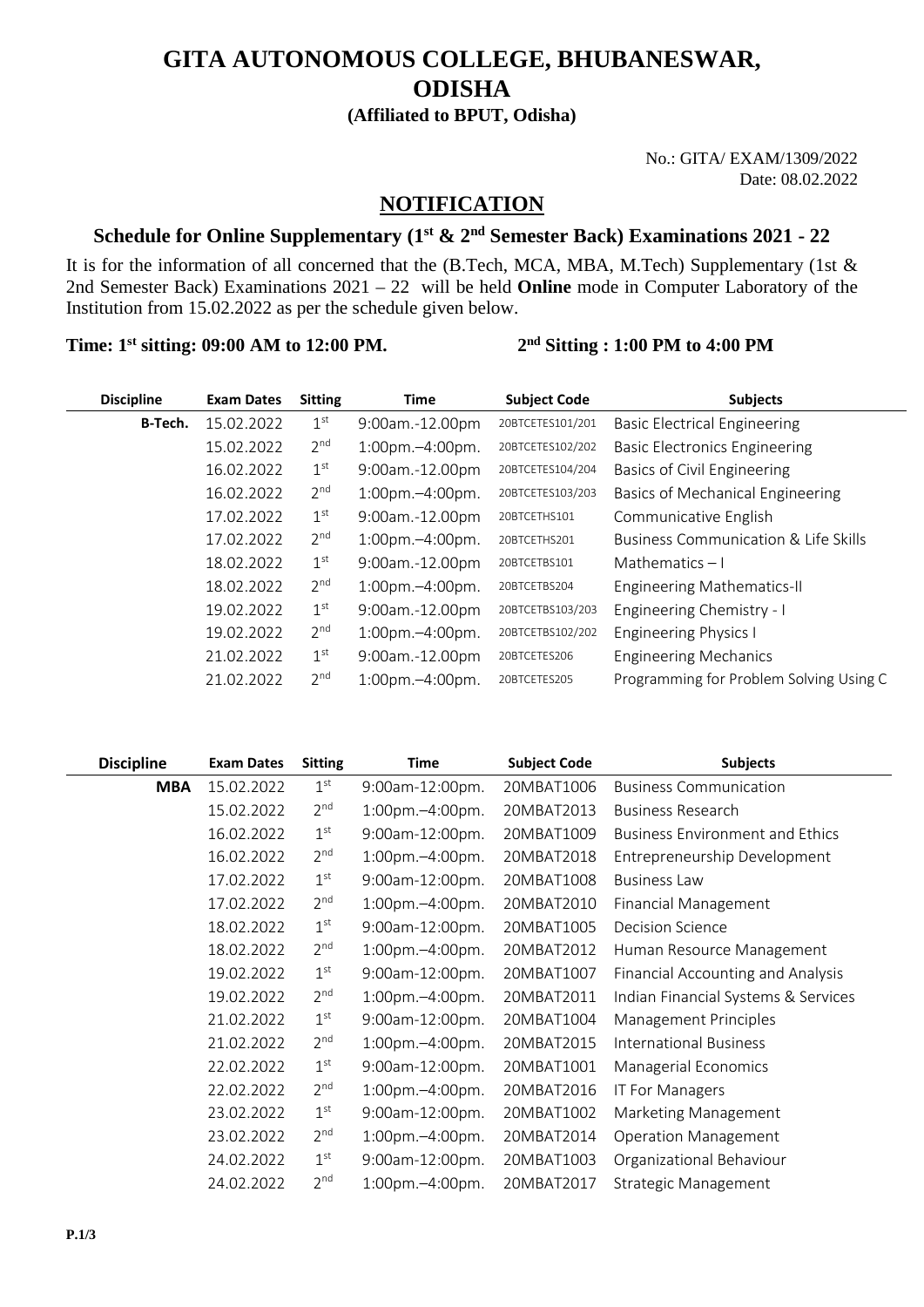| <b>Discipline</b> | <b>Exam Dates</b> | <b>Sitting</b>  | <b>Time</b>            | <b>Subject Code</b> | <b>Subjects</b>                        |
|-------------------|-------------------|-----------------|------------------------|---------------------|----------------------------------------|
| <b>MCA</b>        | 15.02.2022        | 1 <sup>st</sup> | 9:00am-12:00pm.        | 20MCTBS101          | Discrete Mathematics                   |
|                   | 15.02.2022        | 2 <sup>nd</sup> | 1:00pm.-4:00pm.        | 20MCTPC206          | Analysis & design of algorithms        |
|                   | 16.02.2022        | 1 <sup>st</sup> | 9:00am-12:00pm.        | 20MCTPC102          | C and Data Structure                   |
|                   | 16.02.2022        | 2 <sup>nd</sup> | 1:00pm.-4:00pm.        | 20MCTPC205          | Computer networks                      |
|                   | 17.02.2022        | 1 <sup>st</sup> | 9:00am-12:00pm.        | 20MCTPC104          | Data Base Engineering                  |
|                   | 17.02.2022        | 2 <sup>nd</sup> | 1:00pm.-4:00pm.        | 20MCTPC209          | Internet & web programming             |
|                   | 18.02.2022        | 1 <sup>st</sup> | 9:00am-12:00pm.        | 20MCTPC101          | Computer System Architecture           |
|                   | 18.02.2022        | 2 <sup>nd</sup> | $1:00$ pm. $-4:00$ pm. | 20MCTPC208          | Object oriented analysis & design      |
|                   | 19.02.2022        | 1 <sup>st</sup> | 9:00am-12:00pm.        | 20MCTPC103          | Operating System                       |
|                   | 19.02.2022        | 2 <sup>nd</sup> | 1:00pm.-4:00pm.        | 20MCTPC207          | Object oriented programming using java |
|                   | 21.02.2022        | 2 <sub>nd</sub> | $1:00$ pm. $-4:00$ pm. | 20MCTHS201          | Skill development                      |
|                   |                   |                 |                        |                     |                                        |

| <b>Discipline</b> | <b>Exam Dates</b> | <b>Sitting</b>  | <b>Time</b>     | <b>Subject Code</b> | <b>Subjects</b>                        |
|-------------------|-------------------|-----------------|-----------------|---------------------|----------------------------------------|
| M-Tech (CSE)      | 15.02.2022        | 1 <sup>st</sup> | 9:00am.-12.00pm | 20MTCSETPC102       | Computational Methods & Tech.          |
|                   | 15.02.2022        | 2 <sup>nd</sup> | 1:00pm.-4:00pm. | 20MTCSETPE205       | Cryptography                           |
|                   | 16.02.2022        | 1 <sup>st</sup> | 9:00am.-12.00pm | 20MTCSETPC103       | Advanced Computer Architecture         |
|                   | 16.02.2022        | 2 <sup>nd</sup> | 1:00pm.-4:00pm. | 20MTCSETPE201       | Java 2 Ent. Edition                    |
|                   | 17.02.2022        | 1 <sup>st</sup> | 9:00am.-12.00pm | 20MTCSETPC101       | Internet of Things                     |
|                   | 17.02.2022        | 2 <sup>nd</sup> | 1:00pm.-4:00pm. | 20MTCSETOE201       | Mobile Computing                       |
|                   | 18.02.2022        | 1 <sup>st</sup> | 9:00am.-12.00pm | 20MTCSETPC105       | Advanced Operating Systems             |
|                   | 18.02.2022        | 2 <sup>nd</sup> | 1:00pm.-4:00pm. | 20MTCSETPC201       | Computer Graphics                      |
|                   | 19.02.2022        | 1 <sup>st</sup> | 9:00am.-12.00pm | 20MTCSETPC104       | Adv. Data Structures & Algorithm       |
|                   | 19.02.2022        | 2 <sup>nd</sup> | 1:00pm.-4:00pm. | 20MTCSETPC202       | Software Engineering                   |
| <b>Discipline</b> | <b>Exam Dates</b> | <b>Sitting</b>  | <b>Time</b>     | <b>Subject Code</b> | <b>Subjects</b>                        |
| M-Tech PSE (EE)   | 15.02.2022        | 1 <sup>st</sup> | 9:00am.-12.00pm | 20MTPSETPC102       | Computational Methods & Techniques     |
|                   | 15.02.2022        | 2 <sup>nd</sup> | 1:00pm.-4:00pm. | 20MTPSETPE201       | <b>HVDC Transmission facts</b>         |
|                   | 16.02.2022        | 1 <sup>st</sup> | 9:00am.-12.00pm | 20MTPSETPC105       | Smart Electrical Energy System         |
|                   | 16.02.2022        | 2 <sup>nd</sup> | 1:00pm.-4:00pm. | 20MTPSETPC202       | Electrical Power System Transient      |
|                   | 17.02.2022        | 1 <sup>st</sup> | 9:00am.-12.00pm | 20MTPSETPC104       | Power Conversion Devices And Drives    |
|                   | 17.02.2022        | 2 <sup>nd</sup> | 1:00pm.-4:00pm. | 20MTPSETPC201       | Power System Dynamics                  |
|                   | 18.02.2022        | $1^{\text{st}}$ | 9:00am.-12.00pm | 20MTPSETPC101       | Internet of Things                     |
|                   | 18.02.2022        | 2 <sup>nd</sup> | 1:00pm.-4:00pm. | 20MTPSETPE205       | Power System Control & Instrumentation |
|                   | 19.02.2022        | 1 <sup>st</sup> | 9:00am.-12.00pm | 20MTPSETPC103       | <b>Advanced Power Systems</b>          |
|                   | 19.02.2022        | 2 <sup>nd</sup> | 1:00pm.-4:00pm. | 20MTPSETOE201       | Green Energy Resources & Technology    |
| <b>Discipline</b> | <b>Exam Dates</b> | <b>Sitting</b>  | <b>Time</b>     | <b>Subject Code</b> | <b>Subjects</b>                        |
| M-Tech PE (ME)    | 15.02.2022        | 1 <sup>st</sup> | 9:00am.-12.00pm | 20MTPETPC103        | Production Technology                  |
|                   | 15.02.2022        | 2 <sup>nd</sup> | 1:00pm.-4:00pm. | 20MTPETPE205        | Composite Materials & Application      |
|                   | 16.02.2022        | $1^{\text{st}}$ | 9:00am.-12.00pm | 20MTPETPC105        | Advanced Heat Transfer                 |
|                   | 16.02.2022        | 2 <sup>nd</sup> | 1:00pm.-4:00pm. | 20MTPETPC201        | Rapid Prototyping and Tooling          |
|                   | 17.02.2022        | 1 <sup>st</sup> | 9:00am.-12.00pm | 20MTPETPC102        | Computational Methods & Tech.          |
|                   | 17.02.2022        | 2 <sup>nd</sup> | 1:00pm.-4:00pm. | 20MTPETOE201        | Alternative Energy                     |
|                   | 18.02.2022        | 1 <sup>st</sup> | 9:00am.-12.00pm | 20MTPETPC101        | Internet of Things                     |

18.02.2022 2nd 1:00pm.–4:00pm. 20MTPETPC202 Nontraditional Machining

19.02.2022 1st 9:00am.-12.00pm 20MTPETPC104 Advanced Mechanics of Solids

19.02.2022 2<sup>nd</sup> 1:00pm.–4:00pm. 20MTPETPE201 CAD & CIM<br>
W

**Controller of Examination Principal** 

**P-2/3**

Ment.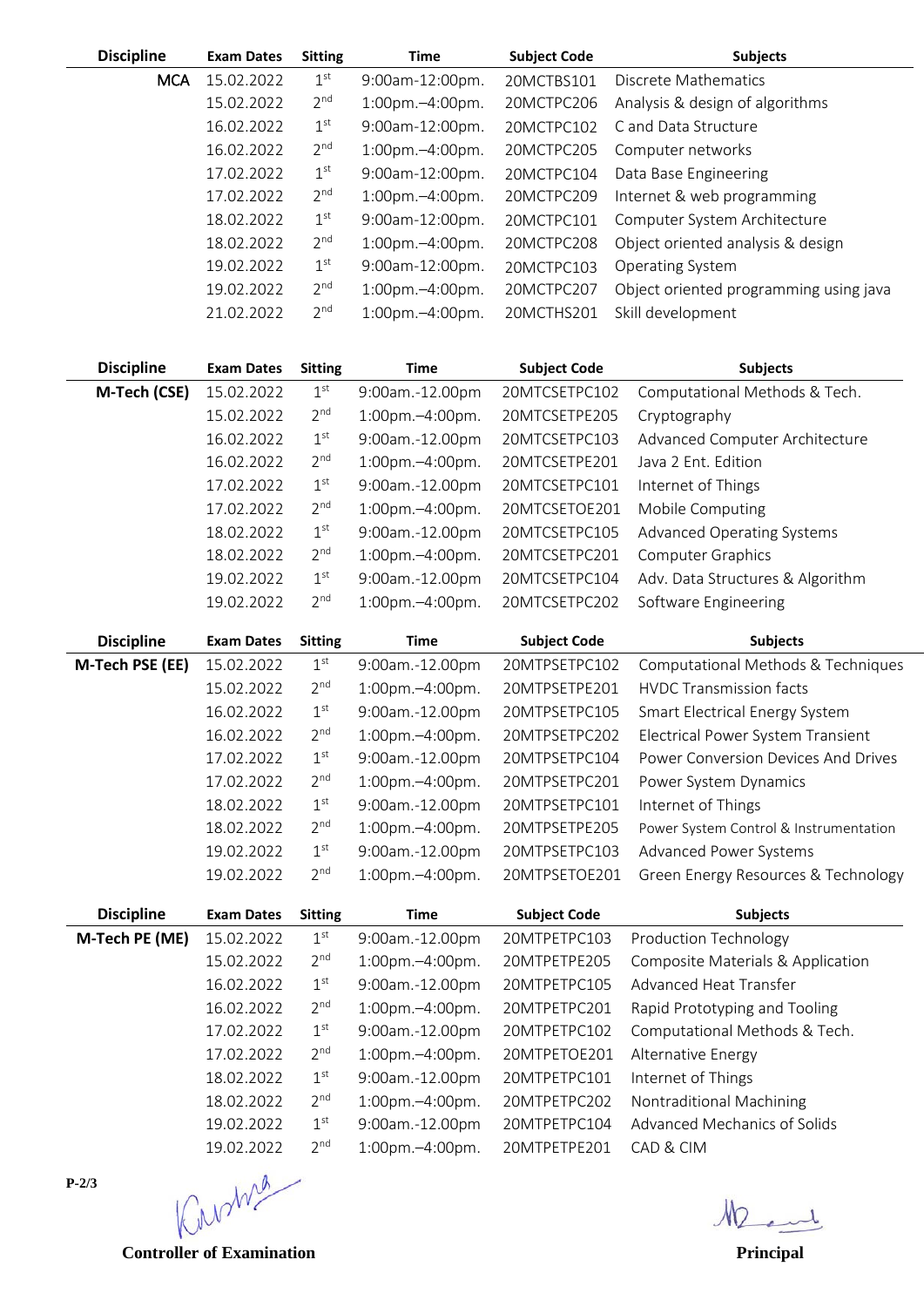Memo No. : 1310 / 2022 Copy forward to : I. OSD to Vice Chancellor for kind information of Hom'ble Vice Chancellor, BPUT, Rourkela II. The Registrar / Director Examination, BPUT, Rourkela

Copy to :

Honorable Secretary & V. C. for kind information, / Dean Admn. / COA/All Directors /All HODs / Librarian/T&P Cell / Principal's Office / Transport / Notice Board / College website

#### **The Question format and Mark Distribution (Total 60 Marks) is as follows:**

- Duration 3 hrs. Question paper contains 3 Parts
- Part 1 contains 40 Question of 0.5 mark each total 20 marks for both UG & PG programme covering entire syllabus.
- Part 2 contains 20 Question of 1 mark each total 20 marks for both UG & PG programme covering entire syllabus.
- Part 3 contains 10 Question of 2 marks each total 20 marks for both UG & PG programme covering entire syllabus.

Kunme

Ment

**Controller of Examination Principal**